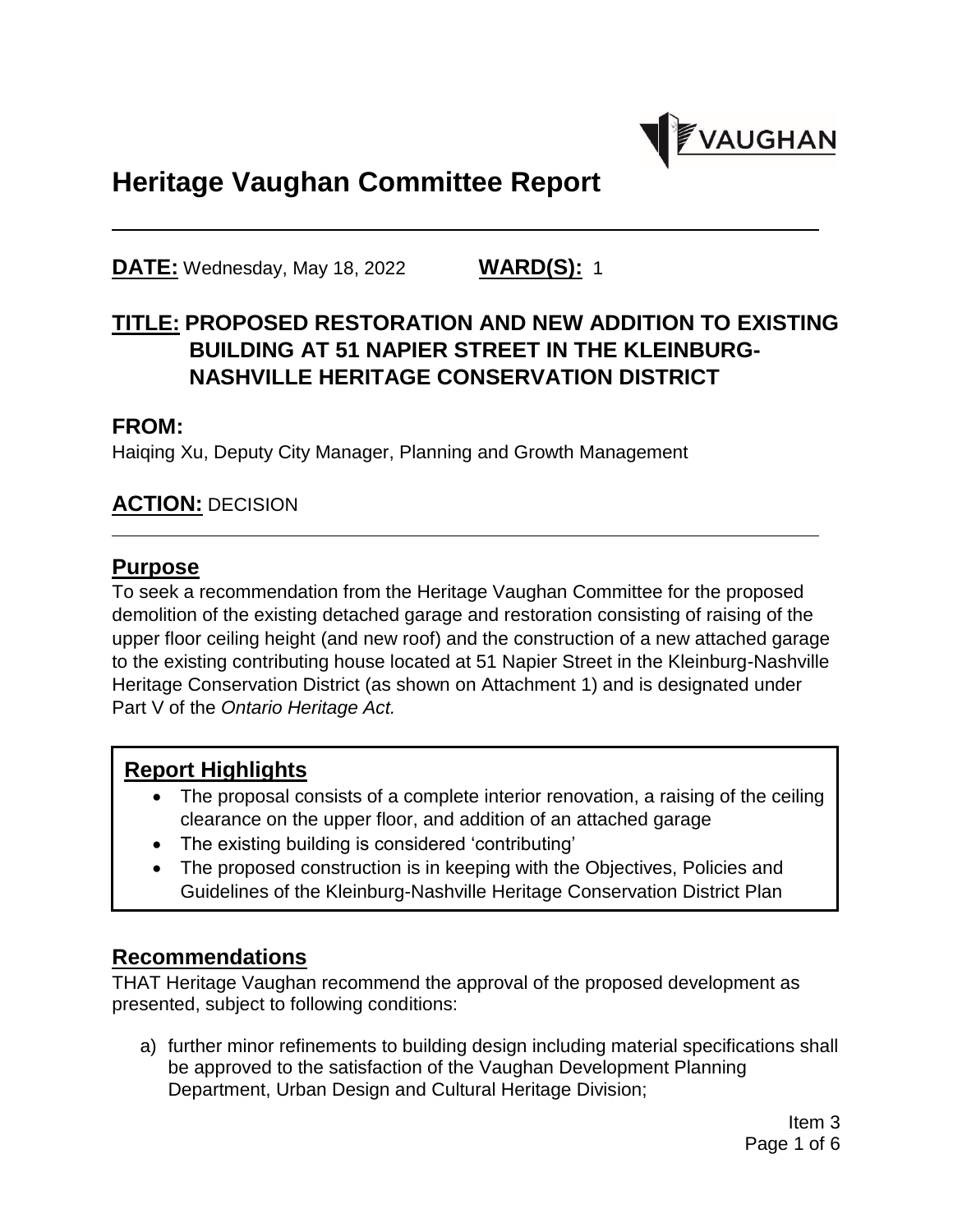- b) any significant changes to the proposal may require reconsideration by Heritage Vaughan Committee, which shall be determined at the discretion of the Director of Development Planning;
- c) that Heritage Vaughan Committee recommendations to Council do not constitute specific support for any Development Application under the *Ontario Planning Act*  or permits or requirements currently under review or to be submitted in the future by the applicant as it relates to the subject application.

# **Background**

The subject property at 51 Napier Street has a 19th century Victorian style residence with an adjacent 20th century detached garage. The proposal calls for the demolition of the existing garage at the rear of the property, and the restoration of the existing building including a raising of the clear height of the upper floor (and constructing an identical roof to existing), and the construction of a new attached garage. Design for the additions is planned to have similar roof pitches compatible with the Victorian style heritage house.

# **Previous Reports/Authority**

Not applicable.

# **Analysis and Options**

*All new development must conform to the policies, objectives and supporting guidelines within the Kleinburg-Nashville Heritage Conservation District Plan.* The following is an analysis of the proposed interior renovations and rear 2-storey addition to the existing building located at 17 Napier Street according to the Kleinburg-Nashville Heritage Conservation District Plan ('KNHCD') guidelines.

# *9.2 ARCHITECTURAL STYLES*

*Architectural style is a term used to refer to the identifying characteristics of construction as it has evolved under the force of changing technology and fashion. Before the industrial age, even minor details were custom-made for each building, and it would be hard to find even two identical front door designs from the early 19th century. Nonetheless, each period produced buildings that shared a design vocabulary, including elements of massing, composition, proportions, window and door details, and decorative elements. This section shows the principal styles that have appeared in the Kleinburg-Nashville community, both heritage styles and more recent ones. This section is necessarily brief and does not replace the real research needed for work in the District, as described in Section 9.3.2 and 9.5.1.*

*Additions and alterations to an existing heritage building should be consistent with the style of the original building. New developments should be designed in a style that is consistent with the vernacular heritage of the community. All construction should be of a*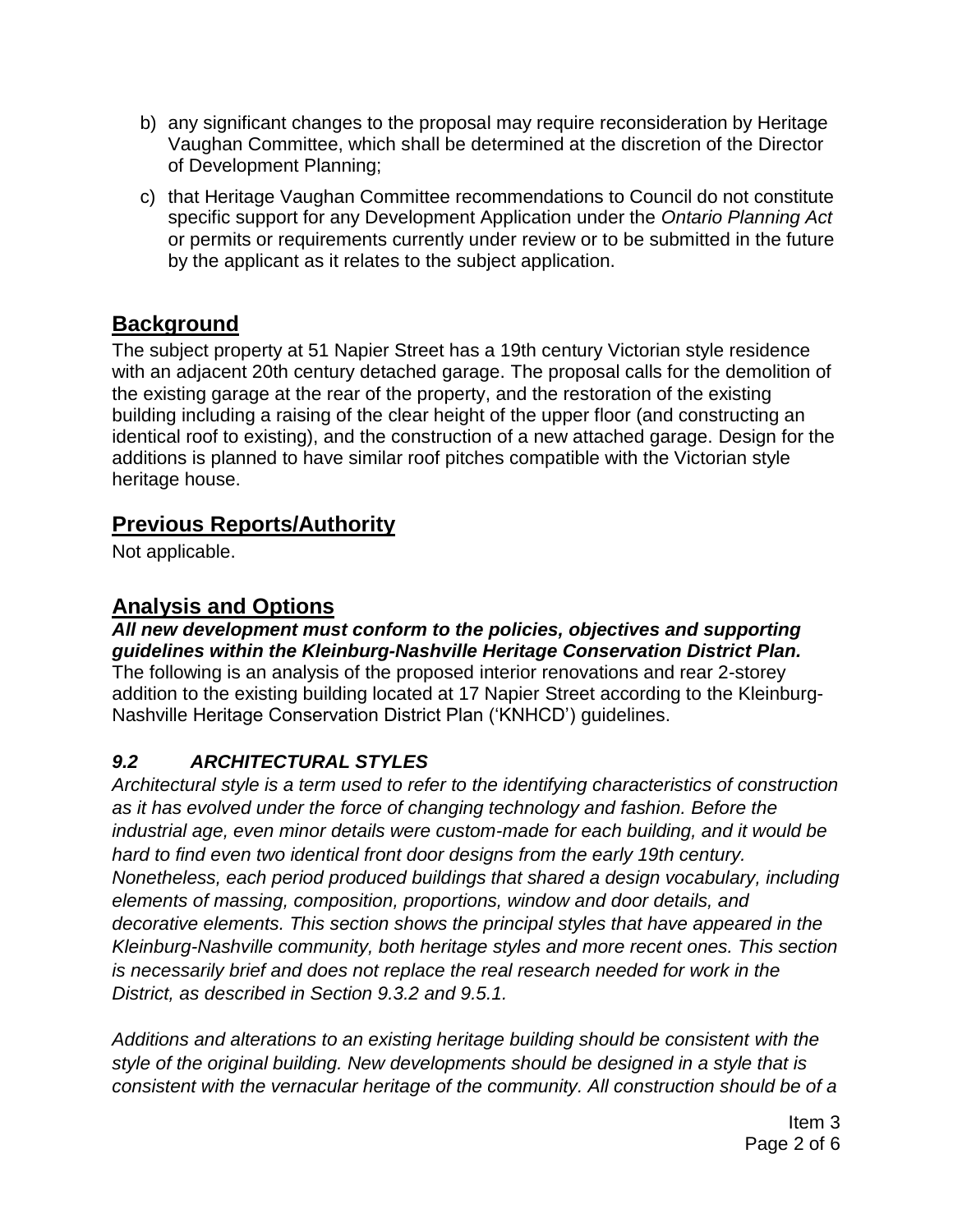*particular style, rather than a hybrid one. Recent developments have tended to use hybrid designs, with inauthentic details and proportions; for larger homes, the French manor or château style (not indigenous to Ontario) has been heavily borrowed from. These kinds of designs are not appropriate for the District.*

The proposed front and rear additions are respecting the existing architectural style of the building and add elements that are part of the language of this architectural style. The proposed finished building will look significantly more developed than the existing.

# *9.3.5 REPAIR AND RESTORATION*

*Repair and restoration should be based on proper heritage research, and be undertaken using proper heritage materials and methods.*

The elements undergoing restoration and renovation are primarily on the interior, with some elements of the existing building's façade and trim to be upgraded.

## *9.3.6 RENOVATIONS*

*When a renovation on a heritage building is undertaken, it should be part of the renovation to remove later work that conceals the original design or is unsympathetic to it. Research should be undertaken, and the design of new work should restore the principal architectural features of the original building.*

#### *Guidelines:*

- *Incorporate restoration of original work in exterior renovation projects.*
- *Use authentic original materials and methods. For example, when replacing aluminum siding, use wood siding or board and batten.*
- *Replace missing or broken elements, such as gingerbread, spindles, or door and window trims.*
- *Remove items, such as metal fascia and soffits that conceal original architectural detail.*

The proposed interior renovations modify the plan layout to one that is more functional than the current one. The proposed raised height of the upper floor is in keeping with the proportions of the existing building, and the exterior additions maintain the architectural style language through materials, form, mass, and scale, and do not conceal or undermine any of the existing details of the building.

## *9.4.1.2 CONTEMPORARY ALTERATION*

In some cases, a modem building may be altered in a way that respects and *complements its original design. As in every era, modem buildings vary in architectural quality, and some modem homes in the district are quite outstanding. Interest in preservation of the modern architectural heritage is growing, and good modern design deserves the same respect as good design of the 19th century.*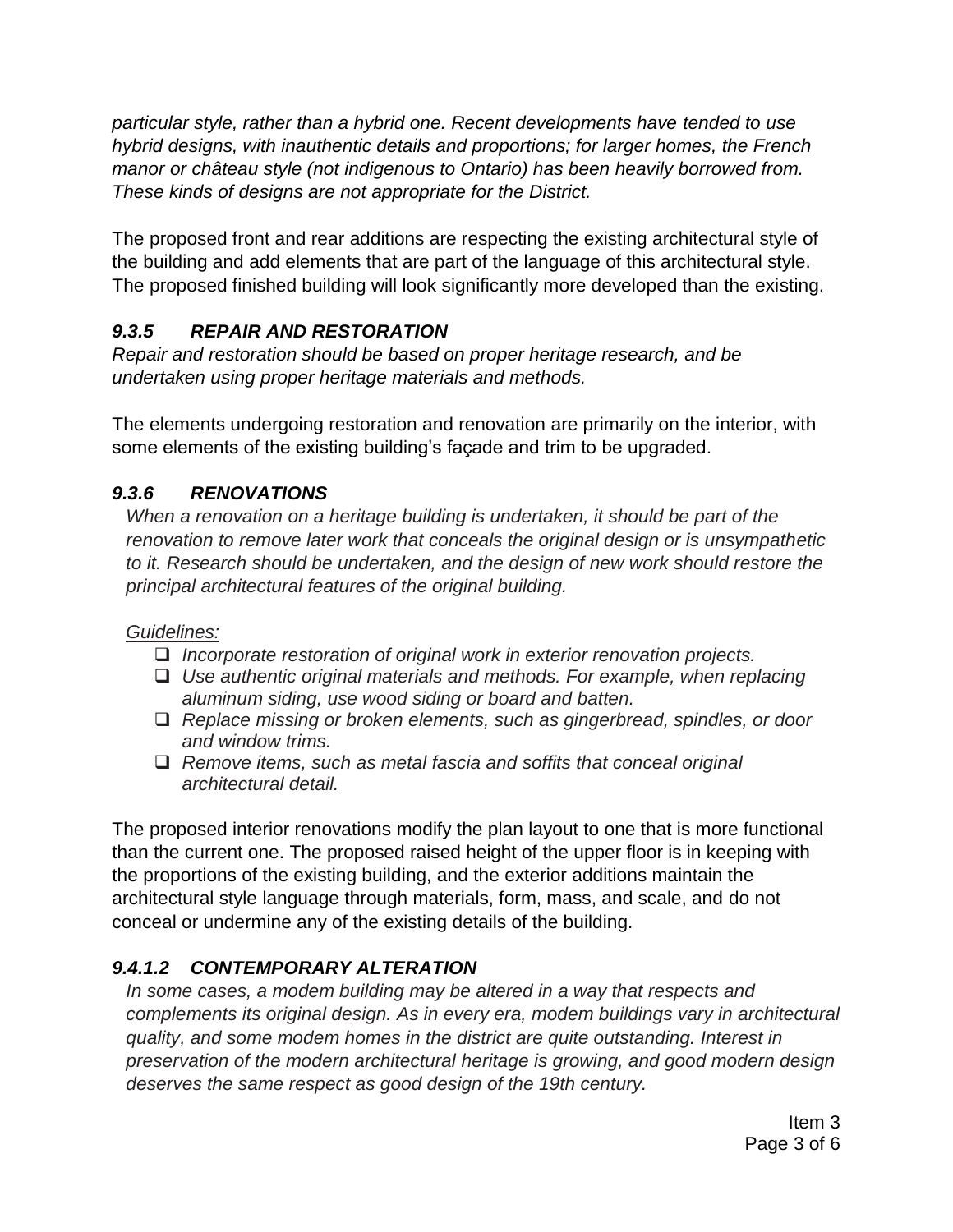#### *Guidelines:*

- *Additions and alterations using the Contemporary Alteration approach should respect, and be consistent with, the original design of the building.*
- *Many modern buildings are old enough to have already undergone renovations, which may not be in character with either the original design, or historic precedent. In such cases, the design of further new work should restore the architectural consistency of the whole.*
- *In some cases, modern buildings predominantly feature materials that are out of keeping with the local vernacular heritage, such as tile or artificial stone veneer, and tile or simulated tile roofing. Replacement of these materials with more sympathetic ones, when renovations are being undertaken, is encouraged.*

The proposed exterior alterations to the existing building are in-keeping with the guidelines of the KNHCD Plan and are well suited for the immediate neighbourhood as well as the District at large. The elements are complementary to the existing architecture, thus making them consistent with the original design.

#### *9.5.1 NEW DEVELOPMENT OVERVIEW*

*The overall heritage character of the District is composed of buildings, streetscapes, landscapes, and vistas. This overall character has more significance than any individual building, even if it is one of the finest. Within the design of any individual building, architectural elements contribute to the character of the public realm of the street. Massing, materials, scale, proportions, rhythm, composition, texture, and siting*  all contribute to the perception of whether or not a building its context. Different *settings within the district have different characters of siting, landscaping and streetscaping.*

*New development within the District should conform to qualities established by neighbouring heritage buildings, and the overall character of the setting. Designs should reflect a suitable local heritage precedent style. Research should be conducted so that the style chosen is executed properly, with suitable proportions, decoration, and detail. The following guidelines, describing the dominant elements that contribute to the heritage character of the District, are divided according to the principal settings found in the District.* 

The proposed demolition of the detached garage, and replacement with the proposed attached garage designed in the same architectural language as the building's existing style and form is an architectural improvement of the heritage quality of the subject property. The proposed new design is in keeping with the vision and intent of the KNHCD Plan.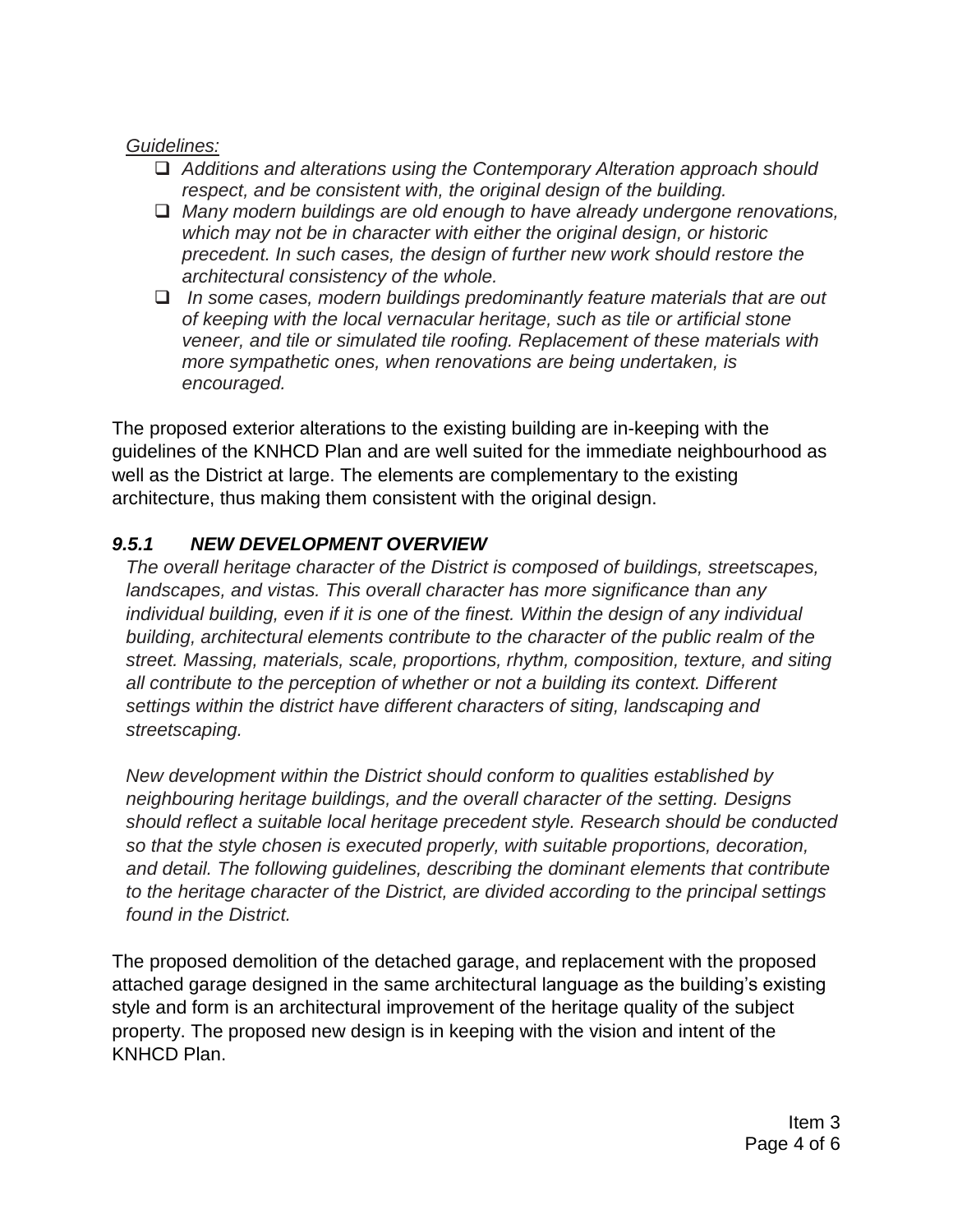#### *9.10.1 HERITAGE BUILDINGS APPROPRIATE MATERIALS:*

*Exterior Finish:*

- *Smooth red clay face brick, with smooth buff clay face brick as accent*
- *Wood clapboard, 4" to the weather.*
- *Smooth, painted, wood board and batten siding.*

*Exterior Detail: Cut stone or reconstituted stone for trim in brick buildings. Wood shingles, stucco, or terra-cotta wall tiles in gable ends. Painted wood porches, railings, decorative trim, shutters, fascias and soffits. Painted wood gingerbread bargeboards and trim, where appropriate to the design.* 

*Roofs: Hipped or gable roof as appropriate to the architectural style. Cedar, slate, simulated slate, or asphalt shingles of an appropriate colour. Standing seam metal roofing, if appropriate to the style.* 

*Doors: Wood frames; double hung; lights as appropriate to the architectural style. Real glazing bars, or high-quality simulated glazing bars. Vertical proportion, ranging from 3:5 to 3:7.* 

*Flashings: Visible step flashings should be painted the colour of the wall.*

The proposed front and rear additions are respectful of the existing materials and are constructed to be sympathetic and complementary to the existing building. They are in keeping with the KNHCD Plan guidelines.

# **Financial Impact**

There are no Financial Impacts associated with this report.

## **Broader Regional Impacts/Considerations**

There are no Regional impacts or considerations for this application.

#### **Conclusion**

The Development Planning Department is satisfied the proposed restoration of the existing building and construction of the attached garage conform to the policies and guidelines within the KNHCD Plan. Accordingly, staff can support Council approval of the proposed development located at 51 Napier Street under the *Ontario Heritage Act*.

**For more information,** please contact: Nick Borcescu, Senior Heritage Planner, ext. 8191

#### **Attachments**

Attachment 1 – 51Napier – Location Map Attachment 2 – 51Napier – CHIA Attachment 3 – 51Napier – Site Plan Attachment 4 – 51Napier – Floor Plans & Elevations Attachment 5 – 51Napier – 3D rendering Attachment 6 – 51Napier – Materials and Finishes